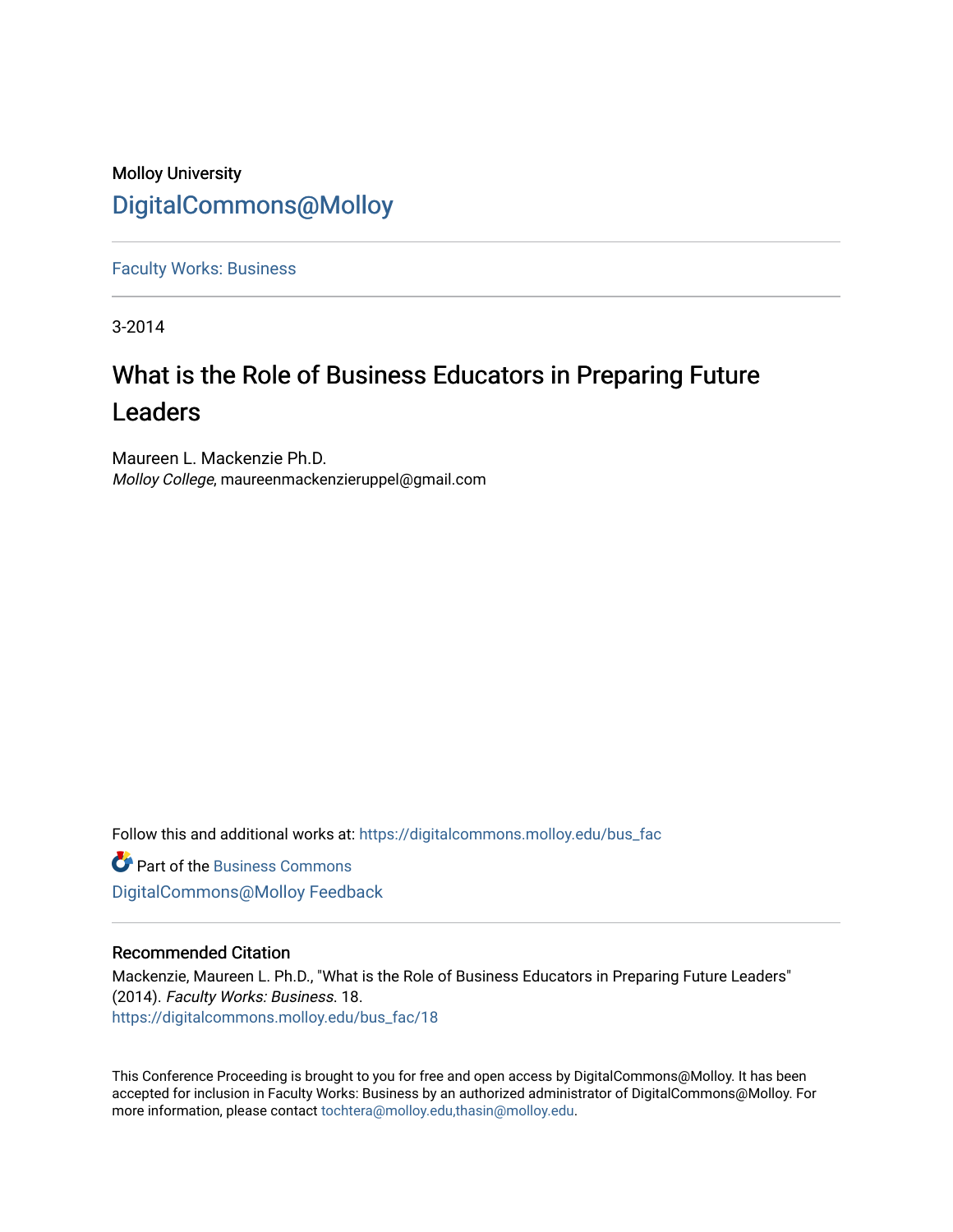**What is the Role of Business Educators in Preparing Future Leaders**

**Maureen L. Mackenzie, MBA, Ph.D., PHR Professor of Business Molloy College, Division of Business Rockville Centre, New York MMackenzie@Molloy.edu 516-323-3092 (w); 631-682-0399**

#### **ABSTRACT**

The purpose of the study is to gain insight from experienced and practicing industry leaders, experts in the field of corporate ethics, and philosophy/ethics scholars, as to the value of a business ethics education. Specifically, what are the desired learning outcomes of a business ethics course, as it relates to knowledge, skill and disposition?

**Keywords**: Ethics, Business Education

#### **BACKGROUND AND LITERATURE REVIEW**

The AACSB is viewed as the premier accrediting authority over business programs in the U.S. Its mission is to advance quality management education through accreditation and thought leadership. A report of the AACSB suggested that "business schools are vital societal institutions that create value in a myriad of ways. Ample evidence is presented that dismisses the sometimes cited critical perception that business schools exist exclusively to serve profit-seeking businesses or salary-minded students" (AACSB 2010, 3). Embracing the perception that business program graduates are *not* to be solely focused on profit seeking, suggesting a broader societal purpose of commerce, makes it intuitively easy for curriculum gatekeepers to establish Business Ethics as an essential building block for student learning.

As influential as *The Association to Advance Collegiate Schools of Business* (AACSB) is upon management and business education, there are no explicit standards for the student learning outcomes related to Business Ethics. The AACSB has supported, since the 1980s, the inclusion of business ethics courses; but, it has been suggested that many schools only do the minimum (Luthar and Karri 2005, 357). Jennings (2004, 13) suggested that there had been little from the AACSB "on moral absolutes or 'bright line' virtue ethics such as honesty, fairness or even false impressions in financial disclosures." Rather the MBA curriculum "trained students in the importance of smoothing out earnings so as to maximize shareholder value, the often-stated role of business."

The regional accrediting authorities, such as *The Middle States Commission on Higher Education,* expect academic institutions to establish evidence of student learning as relates to the institution's stated program goals and expected learning outcomes. Also, there appears to be a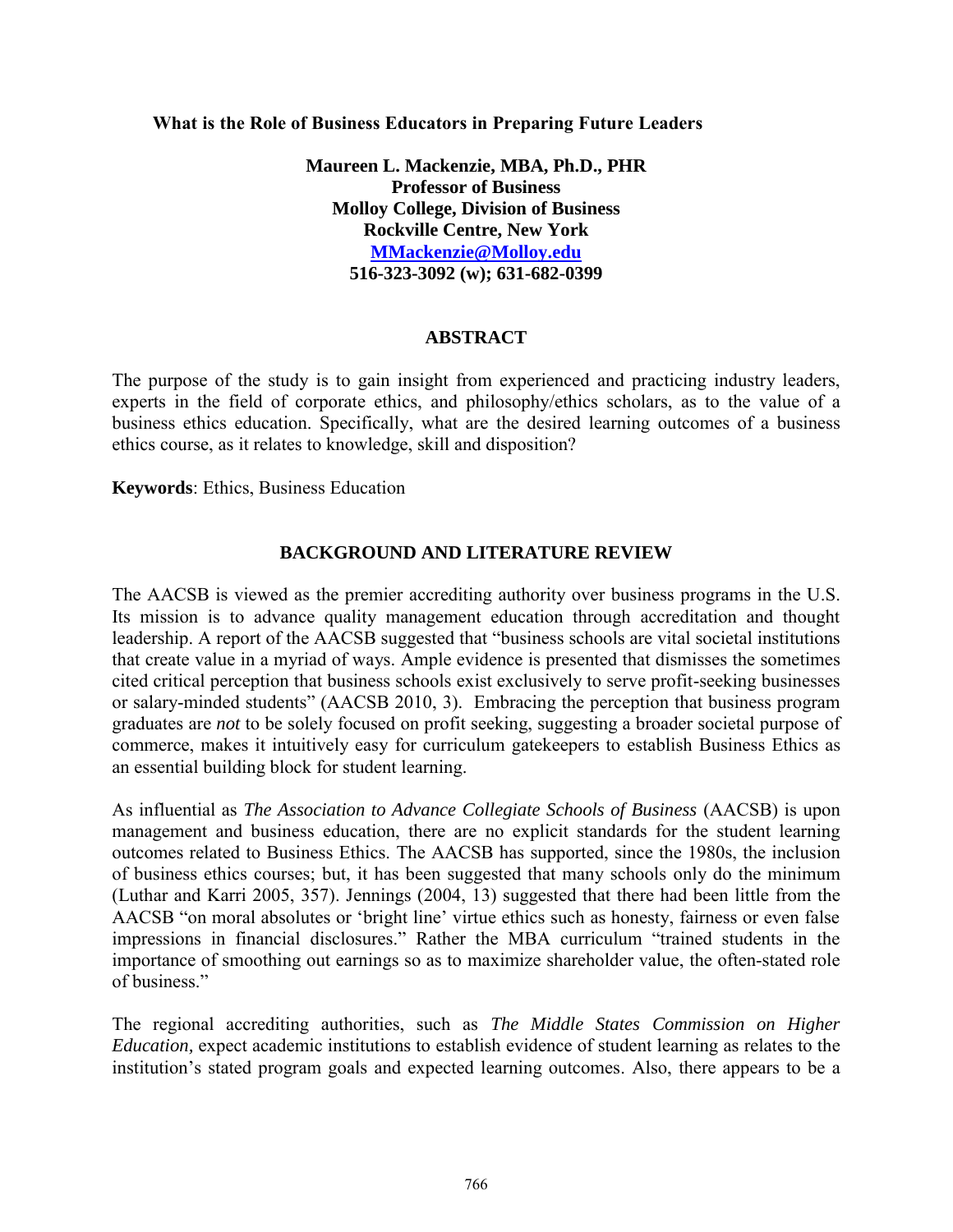lack of consensus as to the role business ethics education plays (Nicholson and DeMoss 2009). Does it "make the workforce more honest?" or "teach people to think for themselves?" Are teachers to focus on the discipline of ethical theory and then expect students to apply the theory, or is case-study review the correct strategy? (Shaw 2012).

It had been suggested that business schools had served as a negative influence on business leaders with too much focus on analytical skills, teaching students how to cut corners in order to gain a competitive advantage; further suggesting that this educational style contributed to the downward spiral of corporate leaders' ethical behaviors (Mitroff 2004; Cavico and Mujtaba 2009; Heller and Heller 2011, 31; Zingales 2012). Others have suggested that business schools are not to be held accountable for the ethical, financial and economic crisis; rather, it is the lack of individual character that is the cause (Heller and Heller 2011, 31). Milner et al. (1999) found that business students score lower on ethical scales coming *into* school when compared to nonbusiness majors, suggesting a selection bias rather than an influence of the business education. Regardless of cause, corporate scandals, disappointment in boards' governance oversight, the increase in regulatory regulation, the reach of the global market, criticism of scholars, and the increased focus on corporate social responsibility have collectively placed a renewed focus on Business Ethics (Jackson 2006).

A review of fifty ethics courses from AACSB accredited undergraduate programs revealed that the course content included four needed areas: (1) the responsibility of business in society, (2) ethical decision-making, (3), ethical leadership, and (4) corporate governance. But the authors suggest that these topical areas were inconsistently covered and that "added emphases is needed in the classroom to raise students' awareness of the importance of a broader horizon of ethical issues confronting the workplace and society" (Heller and Heller 2011, 34). More foundational ethics training has been suggested such as ethical egoism, utilitarianism, morality, and philosophy, that will lead the individual to greater self-reflection (Cavico and Mujtaba 2009; Jennings 2004).

Whether educational scholars agree or not, *employment* in either the for-profit or not-for-profit sector is among the desired outcomes of a business student's education. Therefore the views and expectations of employers are valuable inputs as the faculty builds the curriculum for its students.

### **METHODOLOGY**

The preliminary results of an exploratory study will be shared at the NEDSI Conference. Feedback will be sought at the NEDSI Conference on these insights. These insights will be incorporated into a more fully developed research article that will be published at a later date.

This study use methods most effective within the qualitative paradigm.

Subjects: To reduce research bias, triangulation will include subjects with varying professional positions as related to this topic. Three subject groups will be interviewed: (1) Senior Leaders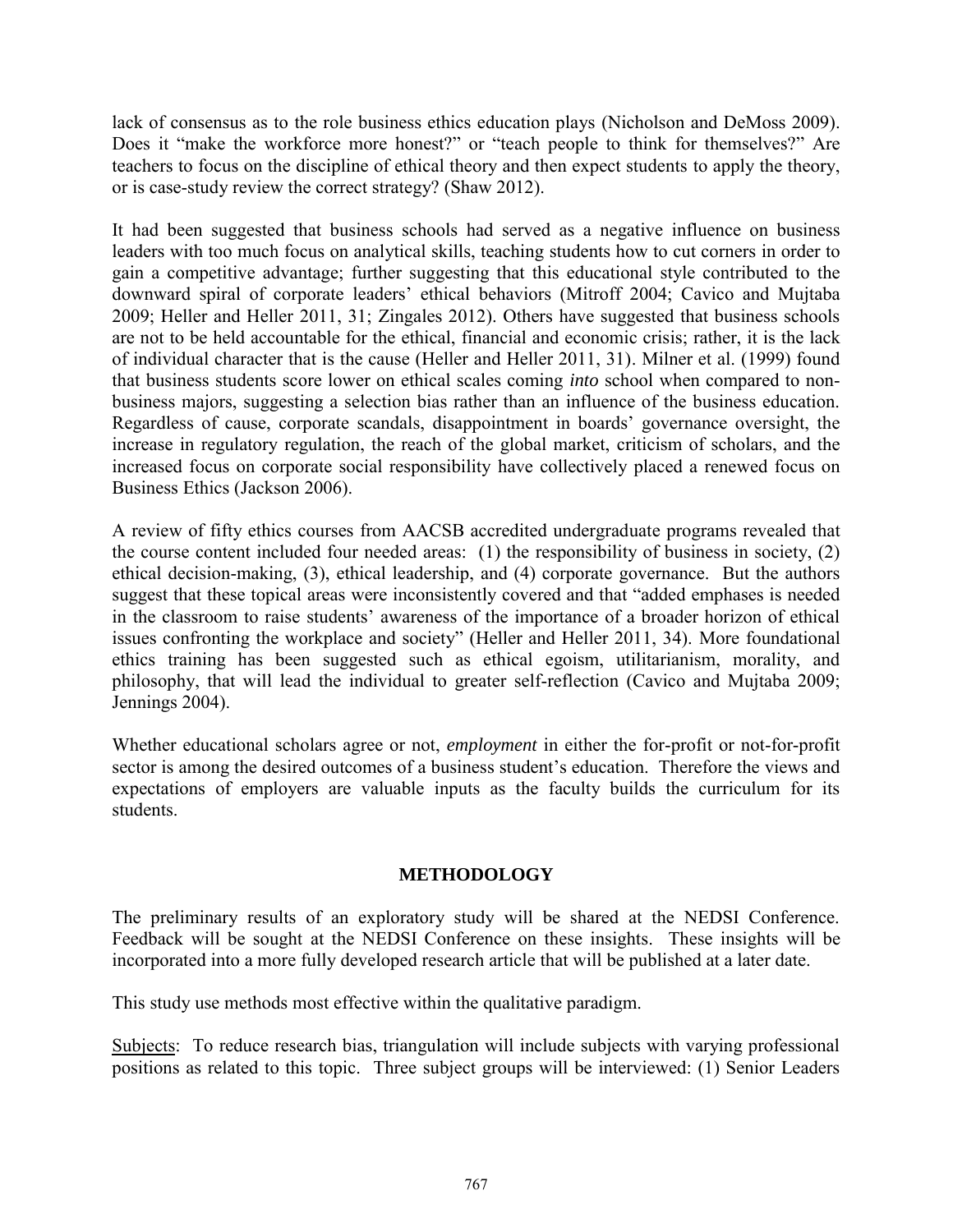who influence the culture of their organizations as well as make leadership decisions related to selection and promotion; (2) Individuals who design, establish, and/or lead corporate ethics programs; and (3) Ethics scholars.

Data collection: The data will be collected using the method of in-depth interview. Open-ended questions will allow the subject to express his or her view, experiences, and opinions related to this topic.

Data analysis: Content analysis will be used to systematically reduce the data allowing the themes to emerge.

Discussion and Conclusion: Following analysis, the themes emerging from the data will be related back to the literature with recommendations made and strategies suggested.

### **BIBLIOGRAPHY**

- AACSB International. 2010. *Business Schools on an Innovation Mission.* URL: *http://www.aacsb.edu/publications/researchreports/currentreports/business-schools-onan-innovation-mission.pdf.* Last viewed February 28, 2013.
- Cavico, Frank J. and Bahaudin G. Mujtaba. 2009. The state of business schools, business education, and business ethics. *Journal of Academic and Business Ethics,* 2, 1-18.
- Heller, Nathan A. and Victor L. Heller. 2011. Business ethics education: Are business schools teaching to the AACSB ethics education task force recommendation? *International Journal of Business and Social Science,* 2(20), 30-38.
- Jackson, K. 2006. Breaking down the barriers: Bringing initiatives and reality into business ethics education. *Journal of Management Education,* 30(1), 65-89.
- Jennings, Marianne M. 2004. Incorporating ethics and professionalism into accounting education and research: A discussion of the and advocacy for training in seminal works in business ethics. *Issues in Accounting Education,* 19(1), 7-26.
- Luthar, Harsh K. and Ranjan Karri. 2005. Exposure to ethics education and the perception of linkage between organizational ethical behavior and business outcomes. *Journal of Business Ethics,* 61, 353-368.
- Milner, Dawn, Tom Mahaffey, Ken MacCaulay, and Tim Hynes. 1999. The effect of business education on the ethics of students: An empirical assessment controlling for maturation. *Teaching In Business Ethics,* 3(3), 255-267.
- Mitroff, Ian I. 2004. An open letter to the Deans and faculties of American business schools. *Journal of Business Ethics,* 54, 185-189.